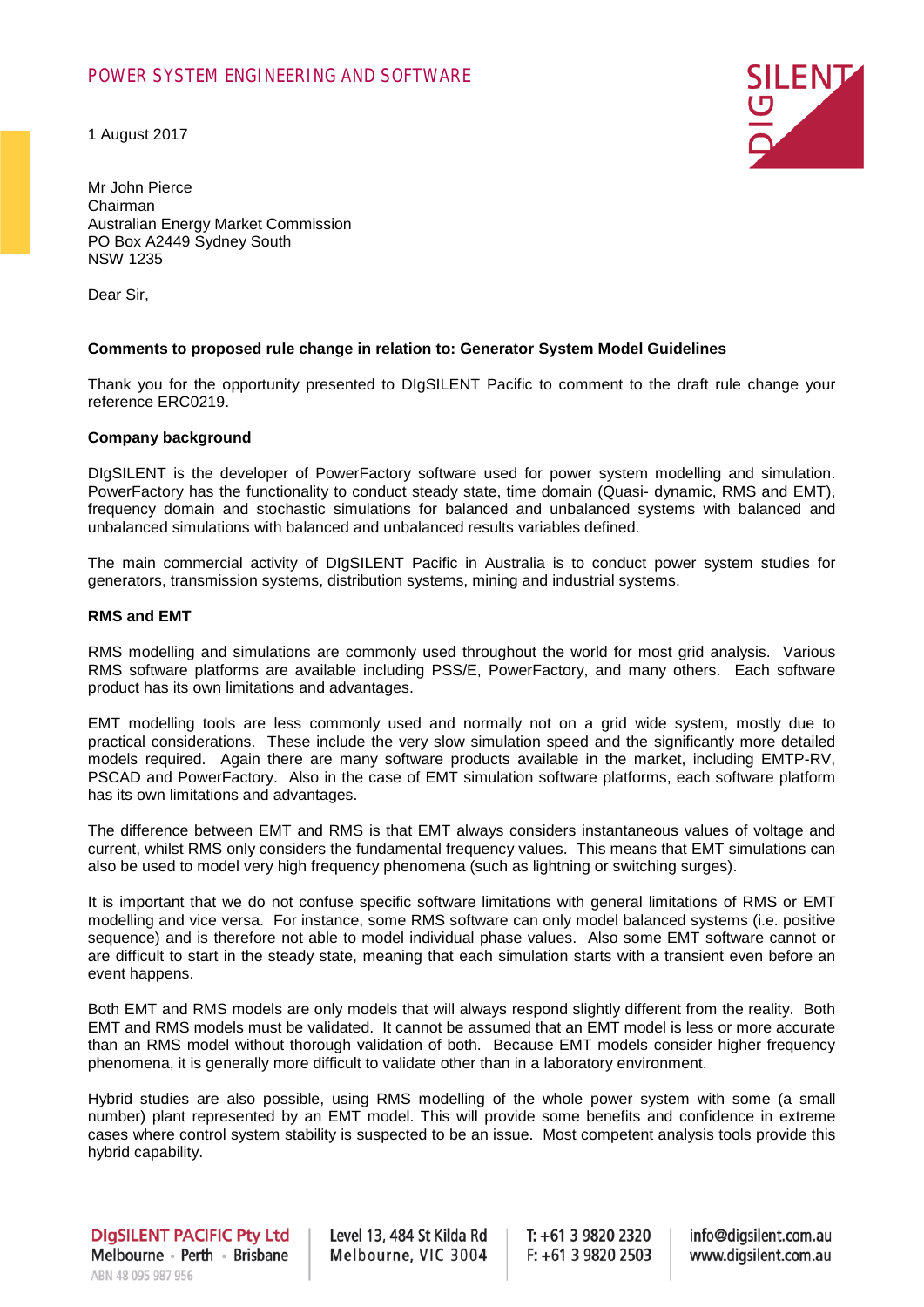# **DIgSILENT example**

DIgSILENT obtained actual measured test response data as well as dynamic models of an electronic inverter in different simulation platforms. We conducted three-phase as well as two-phase to ground fault simulations and compared the results with the measured data. Unfortunately, due to confidentiality, we cannot publish these graphs, but we would be able to demonstrate the results to the AEMC if requested.

Simulations were conducted in PSCAD, PowerFactory and PSS/E. Both positive sequence and negative sequence values of currents, voltages and powers were compared. The results were quite interesting:

- 1. Three-phase fault: Interestingly, it was found that both PowerFactory and PSS/E models align very well with measurement while the PSCAD alignment is the least accurate.
- 2. Two-phase to ground fault: In the unbalance fault test case, only the PowerFactory model aligns well with measurements while PSS/E and PSCAD models are both less accurate (in different ways). As could be expected, the PSCAD model shows faster transient responses than both PowerFactory and PSS/E models. The fast transient responses of the PSCAD model align quite well with measurement but not the fundamental frequency responses during faults. In other words, the overall response of the PSCAD model is not as accurate as the PowerFactory model response. Also in the case of the two-phase to ground fault, the PSS/E model could not show negative sequence values.

These simulations were not "doctored" to claim that PowerFactory is more accurate – that outcome was purely coincidental and would not always be the case. The objective was to show that there is no magic bullet when it comes to modelling and simulation and outcomes are very dependent on the quality of the model and the capability of the simulation tool. The most effective validation is against high quality measurements. However, it is clear that a positive sequence tool cannot be expected to accurately simulate unbalanced conditions.

Current state of the art control strategies of solar inverters and wind turbines require measured voltages in individual phases or positive/negative/zero sequences. These individual phase/sequence voltages will be used to calculate the current injections during faults as well as to determine protection actions. Therefore, a balanced, positive sequence only RMS platform is not sufficient to always simulate the correct responses of modern inverters.

### **AEMC considerations**

In its draft rule determination, the AEMC lists statements about RMS and EMT simulations that are incorrect or incomplete and therefore might have resulted in misinformed arguments that could lead to suboptimal decisions. Some examples are listed:

- a. *"RMS-type models represent the voltages and currents variables in the power system as balanced 3-phase sine waves with a magnitude and phase angle."* RMS refers to the fact that a sinewave phasor is represented by a vector with magnitude and phase angle. RMS does not imply that the model should be otherwise simplified into a balanced system or even that the system should be limited to three-phase systems. RMS simulations can also be conducted using unbalanced modelling and simulation for systems with any number of phases. This is however software dependent and several RMS software packages are commercially available that offer full three-phase modelling and the capability of simulating unbalanced systems.
- b. *"However, RMS-type models are not always capable of accurately modelling non-synchronous generating systems and how such equipment may interact with each other when there is low system strength"* This is a vague statement and should be clarified and quantified to be able to understand the actual problem. It is our experience that some models are simplified in the RMS domain but it need not always be the case. It is possible to obtain good results by modelling the phase locked loops and linkages with current controllers in the RMS domain. It is really only in extreme operating conditions that it is essential to model sub-systems of the network in EMT fidelity.
- c. *"Unlike RMS-type models, EMT-type models provide the means to simultaneously and accurately assess all three phases in the power system."* This is not correct. RMS models can also assess all three phases in a power system. However, not all RMS software platforms have this capability, but this is not a limitation of RMS modelling technology.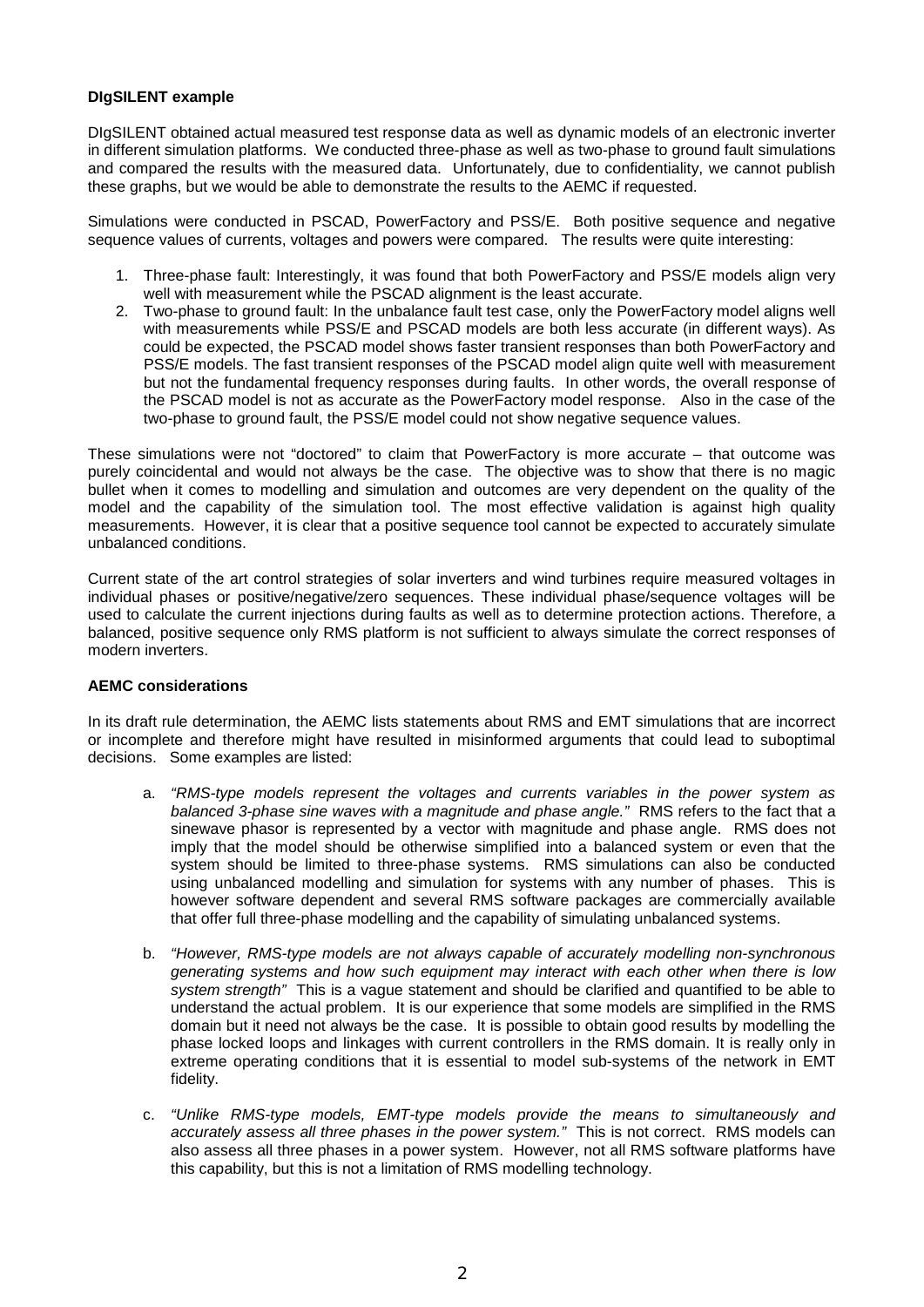### **Practical considerations**

There is a very good reason why RMS simulations are used throughout the world to assess system stability. High frequency phenomena are generally not important when studying the stability of a power system. However individual phase values are very important – in particular since less than 5% of all system faults would be balanced faults. The over-whelming majority of faults are unbalanced events that should be assessed. (In fact, a three-phase transmission line fault is not even considered to be a credible contingency in the NEM.) It is therefore extremely important to be able to model these faults accurately which of course would not be possible without the ability to model all three phases individually.

Most consultants in Australia host several different software platforms and manage well with these. As an example here at DIgSILENT, we have PowerFactory, PSS/E and PSCAD software. Most of our competitors in power systems' analysis, both in Australia and internationally, would similarly have the capability of using the software tools adopted by the larger transmission and distributions companies. It is not clear why this would be an impediment for AEMO to similarly host a variety of dynamic modelling tools, particularly where these have wide levels of adoption in the NEM.

### **Fundamental questions**

- 1. The primary use of EMT models is to examine the electro-magnetic transient behaviour of the plant. If the aim for the power system simulation is to capture fast dynamic controls, full three phase RMS models with shorter simulation time steps is generally sufficient. This approach can optimize the need for both accuracy and efficiency. In fact, modern analysis tools can vary the time step according to the situation, which will deliver even better efficiencies in the conduct of studies. Has this approach been attempted by AEMO?
- 2. Would the inaccuracies introduced by an unknown dynamic load model (which is constantly changing and gaining dynamic characteristics) as well as other system modelling assumptions invalidate the benefit of grid-wide EMT simulations?
- 3. If there is a need to examine the EMT interaction between inverters, all inverters within a generating system have to be modelled individually as they are electrically closer to one another than inverters from another farm. More importantly the inverters electrically closest to the grid connection point may behave differently to those far removed from the grid connection (but within the same generating facility) due to the additional impedance between these inverters. Would AEMO be able to conduct such detailed network simulations in an EMT environment within practical time periods?
- 4. All power system models rely on modelling assumptions. If a wide area EMT simulation study uses aggregate wind and solar farm models, this represents yet another assumption which may qualify the accuracy of the study results. Are there any local measurements that validate the EMT simulation results under the low system strength conditions that are of concern?

# **ERCOT study**

The AEMC refers to dynamic studies conducted by ERCOT. The publicly available report for ERCOT by Electranix titled "System Strength Assessment of the Panhandle System PSCAD Study" dated 23 February 2016 makes for some interesting reading on several issues. In its conclusion, the report states the following:

*"As the short circuit strength drops, these differences are expected to become more pronounced. For general studies in the Panhandle, assuming sufficient system strength (e.g. WSCR of at least 1.5 in this case), PSS/E analysis is still useful and quite accurate, although periodic checks are recommended in PSCAD to validate models and ensure key negative behaviors are caught and understood.* 

*For these short circuit levels, analysis of faults outside the Panhandle region was mainly the same, whether the Panhandle was modeled in PSCAD or not."*

The context is that this report studies a wind generating capacity of around 4 GW with no significant local load – hence almost all power is being transmitted from the Panhandle to remote load centres in Texas. (In South Australia there is currently a market constraint set to 1.2 GW of wind generation.)